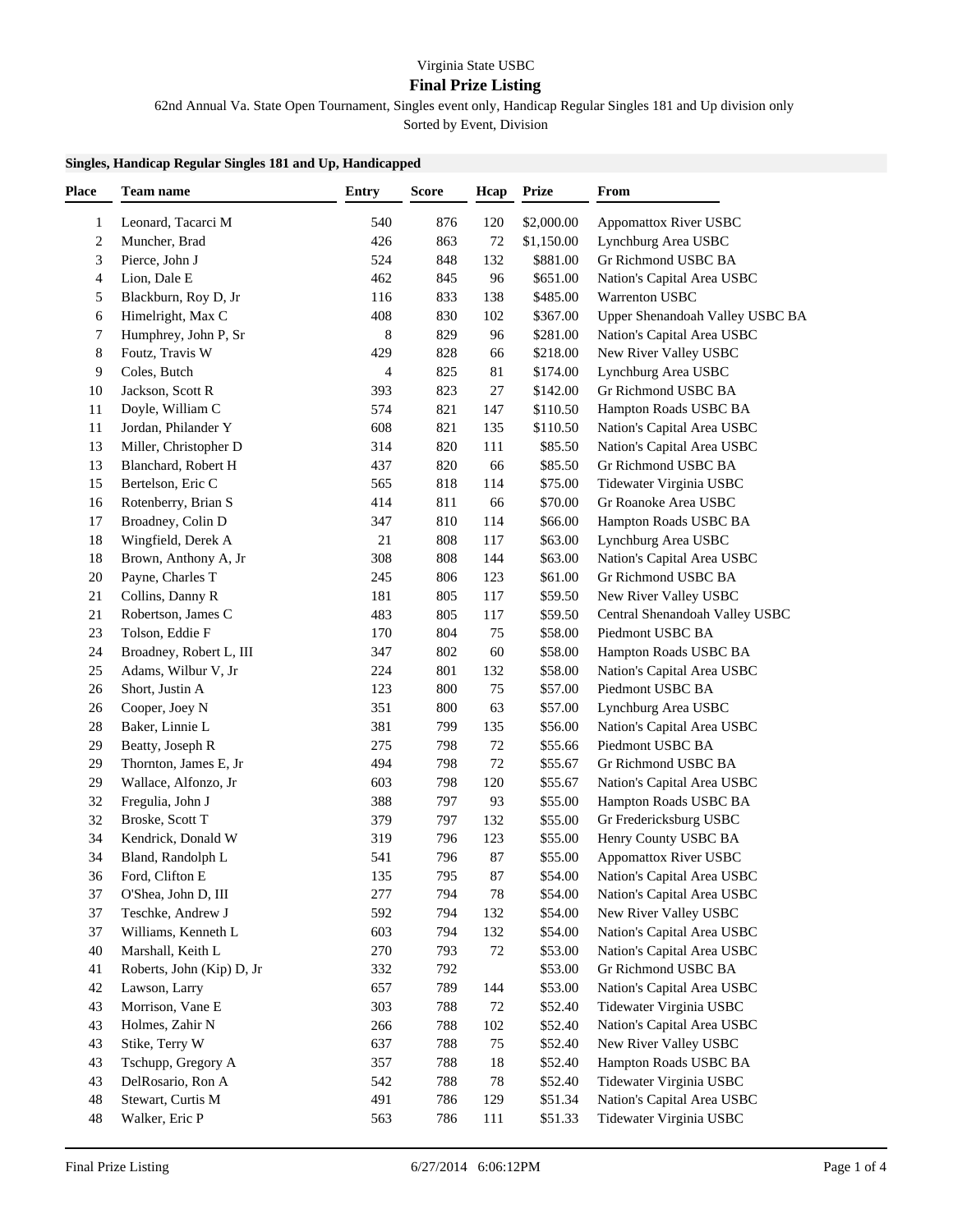| 48  | McDonald, Michael E      | 617 | 786 | 72  | \$51.33 | Gr Richmond USBC BA             |
|-----|--------------------------|-----|-----|-----|---------|---------------------------------|
| 51  | Adams, Aaron M           | 197 | 785 | 45  | \$51.00 | Upper Shenandoah Valley USBC BA |
| 51  | Clark, Calvin L, Sr      | 203 | 785 | 63  | \$51.00 | Tidewater Virginia USBC         |
| 53  | Kessel, David E, Jr      | 235 | 783 | 72  | \$50.33 | Gr Roanoke Area USBC            |
| 53  | Altice, Sheffield, II    | 270 | 783 | 84  | \$50.34 | Nation's Capital Area USBC      |
| 53  | Kocik, Frank G           | 542 | 783 | 57  | \$50.33 | Tidewater Virginia USBC         |
| 56  | Crummett, Richard C      | 255 | 781 | 81  | \$50.00 | Central Shenandoah Valley USBC  |
| 56  | Holmes, Gregory L        | 347 | 781 | 147 | \$50.00 | Hampton Roads USBC BA           |
| 58  | Wyche, Teresa            | 384 | 779 | 135 | \$49.00 | Tidewater Virginia USBC         |
| 59  | Hatfield, Tammy L        | 283 | 778 | 72  | \$49.00 | Tidewater Virginia USBC         |
| 60  | Ames, Malcolm J          | 131 | 776 | 69  | \$49.00 | Nation's Capital Area USBC      |
| 60  | Mitchell, Jordan S       | 184 | 776 | 96  | \$49.00 | Lynchburg Area USBC             |
| 62  | McCoy, Tamara A          | 139 | 774 | 138 | \$48.25 | Nation's Capital Area USBC      |
| 62  | Charles, David D         | 162 | 774 | 75  | \$48.25 | Tidewater Virginia USBC         |
| 62  | Green, Mark K            | 182 | 774 | 42  | \$48.25 | Nation's Capital Area USBC      |
| 62  | Lee, James D             | 617 | 774 | 147 | \$48.25 | Gr Richmond USBC BA             |
| 66  | Minter, Derek T          | 60  | 773 | 24  | \$47.25 | Upper Shenandoah Valley USBC BA |
| 66  | Dunbar, David L          | 544 | 773 | 57  | \$47.25 | Tidewater Virginia USBC         |
| 66  | Mann, Warren A           | 365 | 773 | 90  | \$47.25 | Nation's Capital Area USBC      |
| 66  | Earnhardt, Brady G       | 466 | 773 | 135 | \$47.25 | Hampton Roads USBC BA           |
| 70  | Waldron, Randy M         | 416 | 771 | 132 | \$47.00 | Gr Roanoke Area USBC            |
| 70  | Clarke, Joey M           | 608 | 771 | 54  | \$47.00 | Nation's Capital Area USBC      |
| 72  | Fain, Scott A            | 199 | 770 | 144 |         | Gr Richmond USBC BA             |
|     |                          |     |     |     | \$46.00 | South Boston USBC               |
| 73  | Hogue, Cecil C           | 114 | 769 | 105 | \$45.75 |                                 |
| 73  | Myers, Timothy A         | 60  | 769 | 33  | \$45.75 | Upper Shenandoah Valley USBC BA |
| 73  | Holofchak, Chris         | 21  | 769 | 42  | \$45.75 | Lynchburg Area USBC             |
| 73  | Brothers, David M        | 504 | 769 | 114 | \$45.75 | Tidewater Virginia USBC         |
| 77  | Thomas, Norman L, Jr     | 468 | 768 | 111 | \$45.00 | Alleghany-Bath USBC             |
| 77  | Highsmith, Samuel N      | 26  | 768 | 84  | \$45.00 | Upper Shenandoah Valley USBC BA |
| 79  | McMillan, Robert D       | 153 | 767 |     | \$45.00 | Gr Fredericksburg USBC          |
| 80  | Valentin, Anthony M      | 514 | 766 | 117 | \$44.34 | Tidewater Virginia USBC         |
| 80  | Wilkerson, Rick W        | 48  | 766 | 12  | \$44.33 | Appomattox River USBC           |
| 80  | Hale, Gary "Tyke"        | 161 | 766 | 132 | \$44.33 | Lynchburg Area USBC             |
| 83  | Sells, Bo W              | 284 | 765 | 63  | \$44.00 | <b>Blue Ridge USBC</b>          |
| 83  | Allen, Tim B             | 429 | 765 | 69  | \$44.00 | New River Valley USBC           |
| 85  | Brown, Keith L, Sr       | 433 | 764 | 141 | \$43.50 | Gr Richmond USBC BA             |
| 85  | Nelson, C Scott          | 580 | 764 | 30  | \$43.50 | Gr Richmond USBC BA             |
| 87  | Hodges, Frank G          | 6   | 763 | 129 | \$42.38 | Gr Roanoke Area USBC            |
| 87  | Smith, Robert W          | 371 | 763 | 57  | \$42.38 | Appomattox River USBC           |
| 87  | Murphy, Stephan A        | 461 | 763 | 117 | \$42.38 | Nation's Capital Area USBC      |
| 87  | Jefferson, George N      | 465 | 763 | 81  | \$42.38 | Tidewater Virginia USBC         |
| 87  | Hall, Jeff D             | 201 | 763 | 87  | \$42.38 | Gr Richmond USBC BA             |
| 87  | King, Charles A          | 8   | 763 | 66  | \$42.38 | Nation's Capital Area USBC      |
| 87  | Russell, Jeffrey M       | 273 | 763 | 81  | \$42.34 | Nation's Capital Area USBC      |
| 87  | Honore', Palmer J, Jr    | 107 | 763 | 87  | \$42.38 | Tidewater Virginia USBC         |
| 95  | Winter, Rick D           | 166 | 762 | 120 | \$41.00 | Central Shenandoah Valley USBC  |
| 95  | Hunter, Gregory M        | 202 | 762 | 45  | \$41.00 | Tidewater Virginia USBC         |
| 95  | Jackson, Jamar V         | 644 | 762 | 129 | \$41.00 | Gr Richmond USBC BA             |
| 95  | Dickerson, Norman M      | 177 | 762 | 117 | \$41.00 | Central Shenandoah Valley USBC  |
| 99  | Moore, Vernon E          | 354 | 761 | 147 | \$40.00 | Tidewater Virginia USBC         |
| 99  | Pargoe, Danny T          | 302 | 761 | 66  | \$40.00 | Tidewater Virginia USBC         |
| 99  | Koba, John M             | 375 | 761 | 36  | \$40.00 | Tidewater Virginia USBC         |
| 99  | Middleton, Johnnie D, Jr | 485 | 761 | 108 | \$40.00 | Tidewater Virginia USBC         |
| 99  | Anderson, Bill, Sr       | 572 | 761 | 132 | \$40.00 | Gr Richmond USBC BA             |
| 104 | Warren, Timothy          | 402 | 760 | 87  | \$39.00 | Hampton Roads USBC BA           |
| 104 | Campbell, Robert L       | 20  | 760 | 75  | \$39.00 | Lynchburg Area USBC             |
| 104 | Green, Calvin            | 202 | 760 | 33  | \$39.00 | Tidewater Virginia USBC         |
| 107 | Day, Kenneth L           | 68  | 759 | 96  | \$38.33 | Tidewater Virginia USBC         |
|     |                          |     |     |     |         |                                 |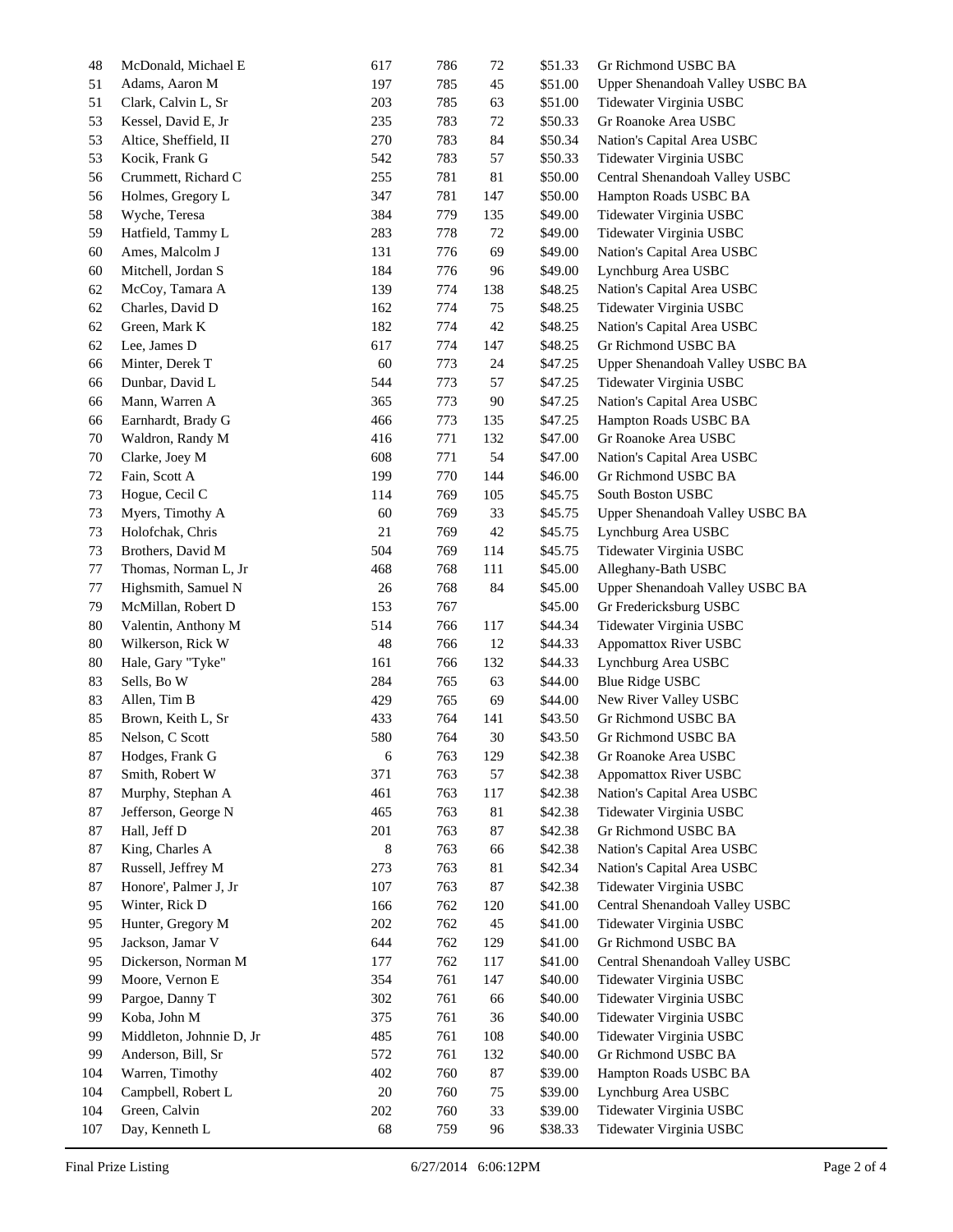| 107 | Jarrett, Tim T           | 399 | 759 | 75     | \$38.34 | Nation's Capital Area USBC      |
|-----|--------------------------|-----|-----|--------|---------|---------------------------------|
| 107 | Hooper, Scott R          | 545 | 759 | 84     | \$38.33 | Tidewater Virginia USBC         |
| 110 | Gannon, Kevin F          | 2   | 758 | 105    | \$37.50 | Gr Roanoke Area USBC            |
| 110 | Kearney, Jeffrey J       | 59  | 758 | 141    | \$37.50 | <b>Appomattox River USBC</b>    |
| 110 | White, Douglas M         | 85  | 758 | 117    | \$37.50 | Tidewater Virginia USBC         |
| 110 | Ramey, Len W             | 102 | 758 | 51     | \$37.50 | Nation's Capital Area USBC      |
| 110 | Turner, Kevin L          | 362 | 758 | 102    | \$37.50 | Lynchburg Area USBC             |
| 110 | Staton, Ricky R, Sr      | 491 | 758 | 69     | \$37.50 | Nation's Capital Area USBC      |
| 116 | Isaac, Sam L             | 644 | 757 | 105    | \$36.25 | Gr Richmond USBC BA             |
| 116 | Petrello, Anthony M      | 545 | 757 |        | \$36.25 | Tidewater Virginia USBC         |
| 116 | Aguilar, Marcus          | 474 | 757 | 129    | \$36.25 | Tidewater Virginia USBC         |
| 116 | Ellinger, James S        | 19  | 757 | $27\,$ | \$36.25 | Central Shenandoah Valley USBC  |
| 120 | Pack, Ronnie W           | 537 | 756 | 57     | \$36.00 | Hampton Roads USBC BA           |
| 120 | Eastridge, Christopher C | 181 | 756 | 96     | \$36.00 | New River Valley USBC           |
| 122 | Maddox-Lewis, Lavonne A  | 256 | 755 | 117    | \$34.83 | Nation's Capital Area USBC      |
| 122 | Jenifer, George G        | 308 | 755 | 72     | \$34.85 | Nation's Capital Area USBC      |
| 122 | Johnson, Charles L       | 184 | 755 | 87     | \$34.83 | Lynchburg Area USBC             |
| 122 | Smith, Edward L, Jr      | 383 | 755 | 135    | \$34.83 | Tidewater Virginia USBC         |
| 122 | Reid, David L            | 420 | 755 | 96     | \$34.83 | Gr Fredericksburg USBC          |
| 122 | Hendrick, Shawn A        | 597 | 755 | 93     | \$34.83 | Gr Richmond USBC BA             |
| 128 | Powers, Wayne M, Jr      | 48  | 754 | 138    | \$34.00 | <b>Appomattox River USBC</b>    |
| 128 | Michael, Ryan P          | 139 | 754 | 72     | \$34.00 | Nation's Capital Area USBC      |
| 128 | Copeland, Geri-Lynn      | 329 | 754 | 96     | \$34.00 | Nation's Capital Area USBC      |
| 131 | Claud, Kelvin            | 105 | 753 | 123    | \$33.00 | Tidewater Virginia USBC         |
| 131 | Sprouse, Jonathan        | 569 | 753 | 63     | \$33.00 | Gr Richmond USBC BA             |
| 131 | Chrissley, Frank         | 98  | 753 | 144    | \$33.00 | Tidewater Virginia USBC         |
| 134 | Jones, Darren W          | 90  | 752 | 102    | \$32.33 | Nation's Capital Area USBC      |
| 134 | Montague, Tracy D        | 135 | 752 | 129    | \$32.35 | Nation's Capital Area USBC      |
| 134 | Dorko, Roger J           | 538 | 752 | 66     | \$32.33 | Hampton Roads USBC BA           |
| 134 | Rast, Scott H            | 554 | 752 | 15     | \$32.33 | Gr Richmond USBC BA             |
| 134 | Deel, Jonathon D         | 634 | 752 | 141    | \$32.33 | Hampton Roads USBC BA           |
| 134 | Neer, Keith R            | 85  | 752 | 33     | \$32.33 | Tidewater Virginia USBC         |
| 140 | Davidson, Patricia L     | 18  | 751 | 111    | \$31.00 | Nation's Capital Area USBC      |
| 140 | Peterson, Ronnie         | 642 | 751 | 123    | \$31.00 | <b>Appomattox River USBC</b>    |
| 140 | Golden, Scott C          | 635 | 751 | 51     | \$31.00 | Tidewater Virginia USBC         |
| 140 | Russell, William D, Jr   | 54  | 751 | 138    | \$31.00 | Central Shenandoah Valley USBC  |
| 140 | Casto, Bryan K           | 228 | 751 | 147    | \$31.00 | Tidewater Virginia USBC         |
| 145 | Grim, Stephen J          | 168 | 750 | 105    | \$29.57 | Upper Shenandoah Valley USBC BA |
| 145 | Heath, Michael E         | 389 | 750 | 21     | \$29.58 | Hampton Roads USBC BA           |
| 145 | Jones, Floyd W           | 463 | 750 | 138    | \$29.57 | Gr Fredericksburg USBC          |
| 145 | Marino, Anthony          | 448 | 750 | 57     | \$29.57 | Gr Richmond USBC BA             |
| 145 | Harris, Paul A           | 263 | 750 | 30     | \$29.57 | Gr Richmond USBC BA             |
| 145 | Casto, Stephanie M       | 229 | 750 | 123    | \$29.57 | Tidewater Virginia USBC         |
| 145 | Holliday, Franklin D     | 344 | 750 | 120    | \$29.57 | Upper Shenandoah Valley USBC BA |
| 152 | Johnson, Pastor J        | 375 | 749 | 57     | \$28.66 | Tidewater Virginia USBC         |
| 152 | Kubyako, Nicholas A      | 580 | 749 | 24     | \$28.67 | Gr Richmond USBC BA             |
| 152 | Johnson, Robin C         | 607 | 749 | 66     | \$28.67 | Gr Richmond USBC BA             |
| 155 | Pearson, Melvin A        | 146 | 748 | 57     | \$27.60 | Nation's Capital Area USBC      |
| 155 | Walusek, Daniel J        | 639 | 748 | 147    | \$27.60 | Piedmont USBC BA                |
| 155 | Walls, Darius K          | 314 | 748 | 57     | \$27.60 | Nation's Capital Area USBC      |
| 155 | Coffey, Chase B          | 124 | 748 | 69     | \$27.60 | Central Shenandoah Valley USBC  |
| 155 | Huffer, Dennis R         | 446 | 748 | 72     | \$27.60 | Central Shenandoah Valley USBC  |
| 160 | Jones, Shawn L           | 623 | 747 | 60     | \$26.00 | Piedmont USBC BA                |
| 160 | Albertson, Kevin L       | 203 | 747 | 132    | \$26.00 | Tidewater Virginia USBC         |
| 160 | Devore, Warner A         | 312 | 747 | 72     | \$26.00 | Nation's Capital Area USBC      |
| 160 | Tarkington, Mark W       | 635 | 747 | 24     | \$26.00 | Tidewater Virginia USBC         |
| 160 | Braxton, Nat L           | 232 | 747 | 147    | \$26.00 | Hampton Roads USBC BA           |
| 160 | Hall, Darrick L          | 524 | 747 | 129    | \$26.00 | Gr Richmond USBC BA             |